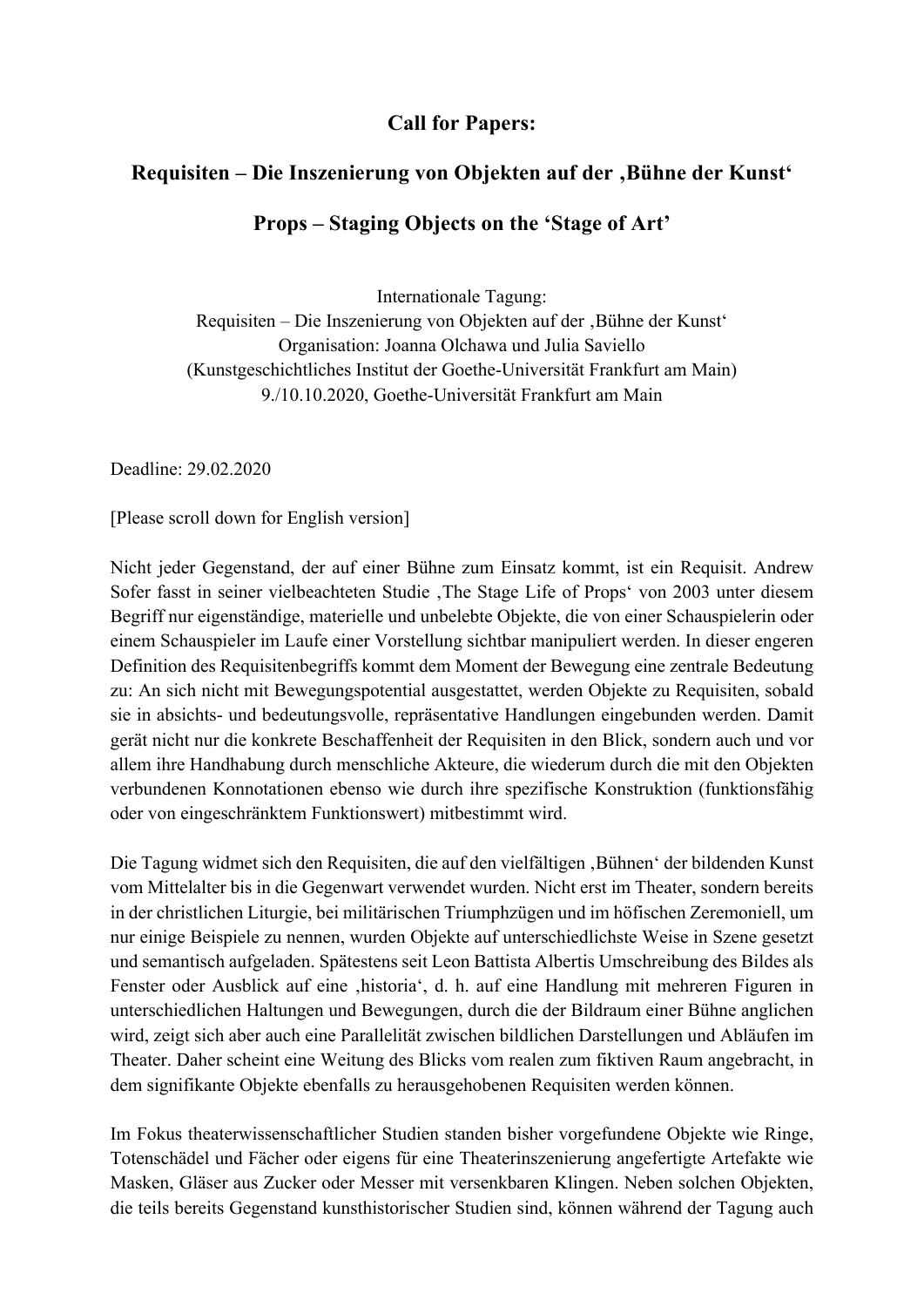'Requisiten' aus den genannten Kontexten, aus privaten Sammlungen oder Künstlerateliers sowie aus vergleichbaren Zusammenhängen diskutiert werden. Über die Inszenierung solcher Objekte im realen wie im fiktiven Raum hinaus sollen auch die Orte ihrer Aufbewahrung und Präsentation Berücksichtigung finden (Rüst-, Wunder- und Requisitenkammern). Ebenfalls thematisiert werden können die methodischen Zugänge zur Erforschung von Requisiten in ihrer Relevanz für die Kunstgeschichte bzw. eine kunsthistorische Objektwissenschaft, etwa die Affordanztheorie und die Akteur-Netzwerk-Theorie, die beide von der spezifischen Beschaffenheit der Objekte ausgehen, oder auch gendertheoretische und transkulturelle Ansätze, aus denen neue Impulse für die Erforschung der vielschichtigen Interaktion von Mensch und Objekt hervorgegangen sind.

Wir freuen uns über Ihre Vorschläge in deutscher oder englischer Sprache. Bitte schicken Sie ein Abstract von ca. 300 Wörtern und eine Kurzbiografie bis zum 29. Februar 2020 an olchawa@kunst.uni-frankfurt.de und saviello@kunst.uni-frankfurt.de. Eine Rückmeldung unsererseits erhalten Sie bis zum 15. März 2020.

Die Tagung findet am 9. und 10. Oktober 2020 statt. Reise- und Übernachtungskosten werden dank der großzügigen Unterstützung seitens der "FONTE Stiftung zur Förderung des geisteswissenschaftlichen Nachwuchses" übernommen. Eine Veröffentlichung der Tagungsbeiträge in einem Sammelband ist geplant.

Not every object used on a stage is a prop. In his acclaimed study 'The Stage Life of Props' of 2003 Andrew Sofer includes under this term only independent, physical and inanimate objects that are visibly manipulated by an actress or actor over the course of a performance. In this stricter definition of the concept of props the moment of movement plays a central role: objects themselves are not equipped with the potential to move, but they become props as soon as they are integrated into intentional and meaningful representative actions. This definition not only highlights the specific nature of props, but also and above all the way in which props are handled by human actors, which is in turn determined by the connotations and specific construction (functional or otherwise) of each object.

The conference is dedicated to the props that have been used on the various 'stages' of the visual arts from the Middle Ages to the present. Not only used in the theatre, objects have been staged in the most diverse ways and semantically enriched in Christian liturgy, military triumphal processions and court ceremonies, to name but a few examples. By describing the picture as a window opening on a 'historia', i.e. a scene composed of several figures in different postures and movements, Leon Battista Alberti has assimilated the image space to a stage area, thereby stressing for the first time the parallels between pictorial representations and performances in theatre. Following this, a widening of the view from real to fictional space seems appropriate, in which significant objects can also become props.

The focus of theatre studies so far has been on existing objects, such as rings, skulls and fans, or artefacts made especially for a theatre production, such as masks, sugar jars or knives with